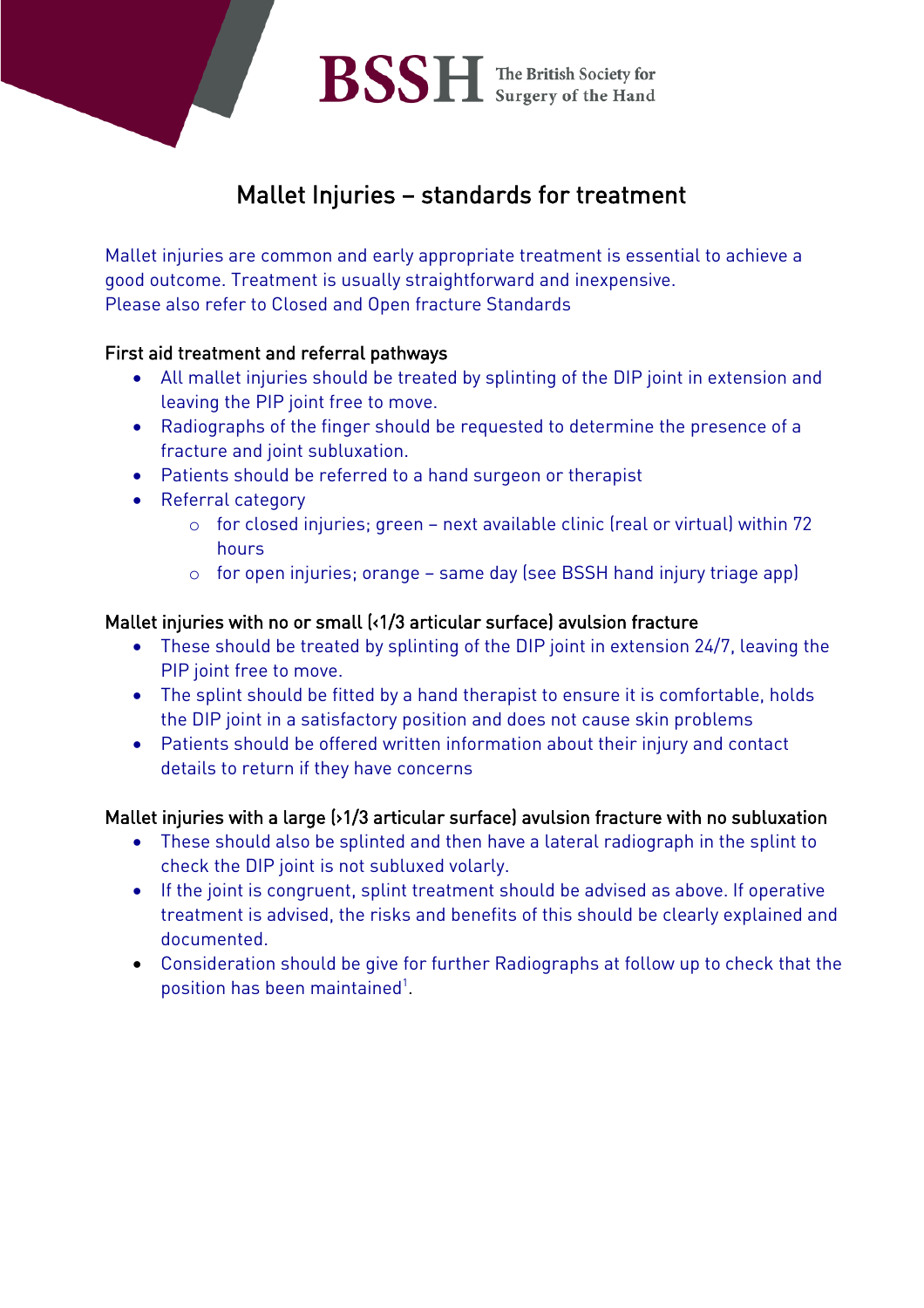# BSSH The British Society for

#### injuries with subluxation

• If the joint is subluxed, patients should be counselled as to the risks and benefits of surgery versus manipulation and resplinting (with immediate and follow up check radiographs).

#### Open mallet injuries

• These should be treated surgically to wash out the wound and DIP joint, close the wound and further decisions made as for a closed mallet injury.

## Mallet Injuries in children with physeal fracture

- Have a high suspicion of an open or Seymour fracture with a nailbed injury
- These should be treated surgically to reduce the fracture accurately and then splinted

#### Non-operative treatment

- For those treated definitively in a splint, the splint should be worn full time and should not be removed until 8 weeks after injury for soft tissue injuries or 6 weeks for bony mallet injuries.
- Written or online information must be provided
- The splint should then be worn for protection during high risk activity for a further 2 weeks.
- If the mallet deformity recurs during this time, full time splinting should resume for further periods of 2 weeks until the deformity either resolves or can be accommodated by the patient
- If the persisting deformity interferes with hand function then surgery can be considered to improve function

#### Consent – principle of shared decision making

- Examples of this:
	- Whether to operatively reduce a subluxed joint, especially if delayed

#### Operative management

## Please refer to Closed and Open Hand Fracture standards for staff, environment and equipment

Timing

- Within 24 hours for open injuries
- Within 7 days of injury when fixation is the first choice
- Within 72 hours of the decision to operate where conservative management has failed.

#### **Technical**

• In most cases an axial K wire holding the main fragment to regain a congruent joint is sufficient

## Therapy requirements post-operatively